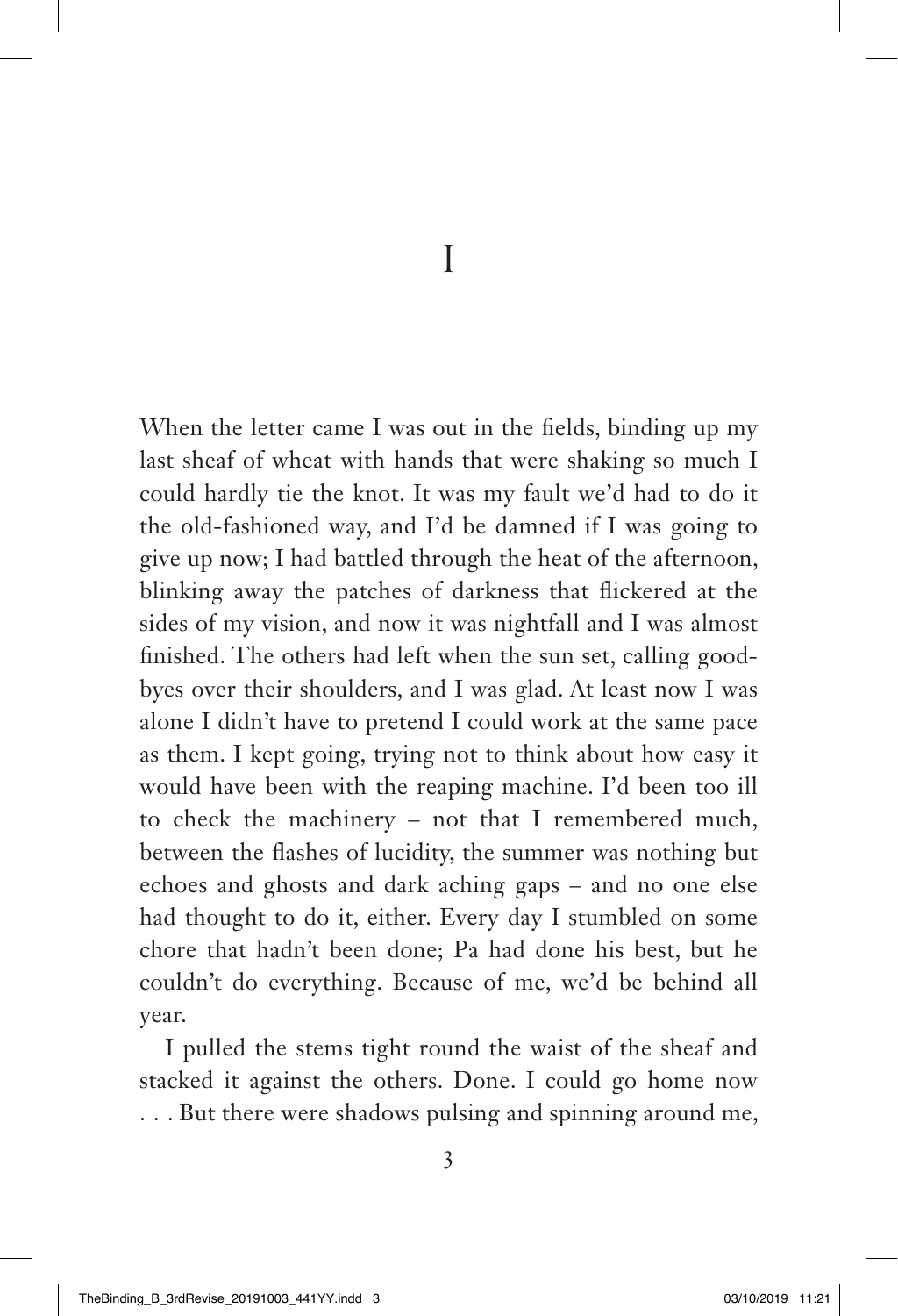deeper than the blue-violet dusk, and my knees were trembling. I dropped into a crouch, catching my breath at the pain in my bones. Better than it had been – better than the splintery, sickening spasms that had come unpredictably for months – but still I felt as brittle as an old man. I clenched my jaw. I was so weak I wanted to cry; but I wasn't going to, I'd die first, even if the only eye on me was the full, fat harvest moon.

'Emmett? Emmett!'

It was only Alta, winding her way through the stooks towards me, but I pushed myself to my feet and tried to blink the giddiness away. Above me the sparse stars slid one way and then the other. I cleared my throat. 'Here.'

'Why didn't you get one of the others to finish? Ma was worried when they came back down the lane and you weren't with—'

'She didn't need to be worried. I'm not a child.' My thumb was bleeding where a sharp stalk had pierced the skin. The blood tasted of dust and fever.

Alta hesitated. A year ago I'd been as strong as any of them. Now she was looking at me with her head on one side, as if I was younger than she was. 'No, but—'

'I wanted to watch the moon rise.'

''Course you did.' The twilight softened her features, but I could still see the shrewdness in her gaze. 'We can't make you rest. If you don't care about getting well—'

'You sound like her. Like Ma.'

'Because she's right! You can't expect to snap back as if nothing's happened, not when you were as ill as you were.'

*Ill*. As if I'd been languishing in bed with a cough, or vomiting, or covered with pustules. Even through the haze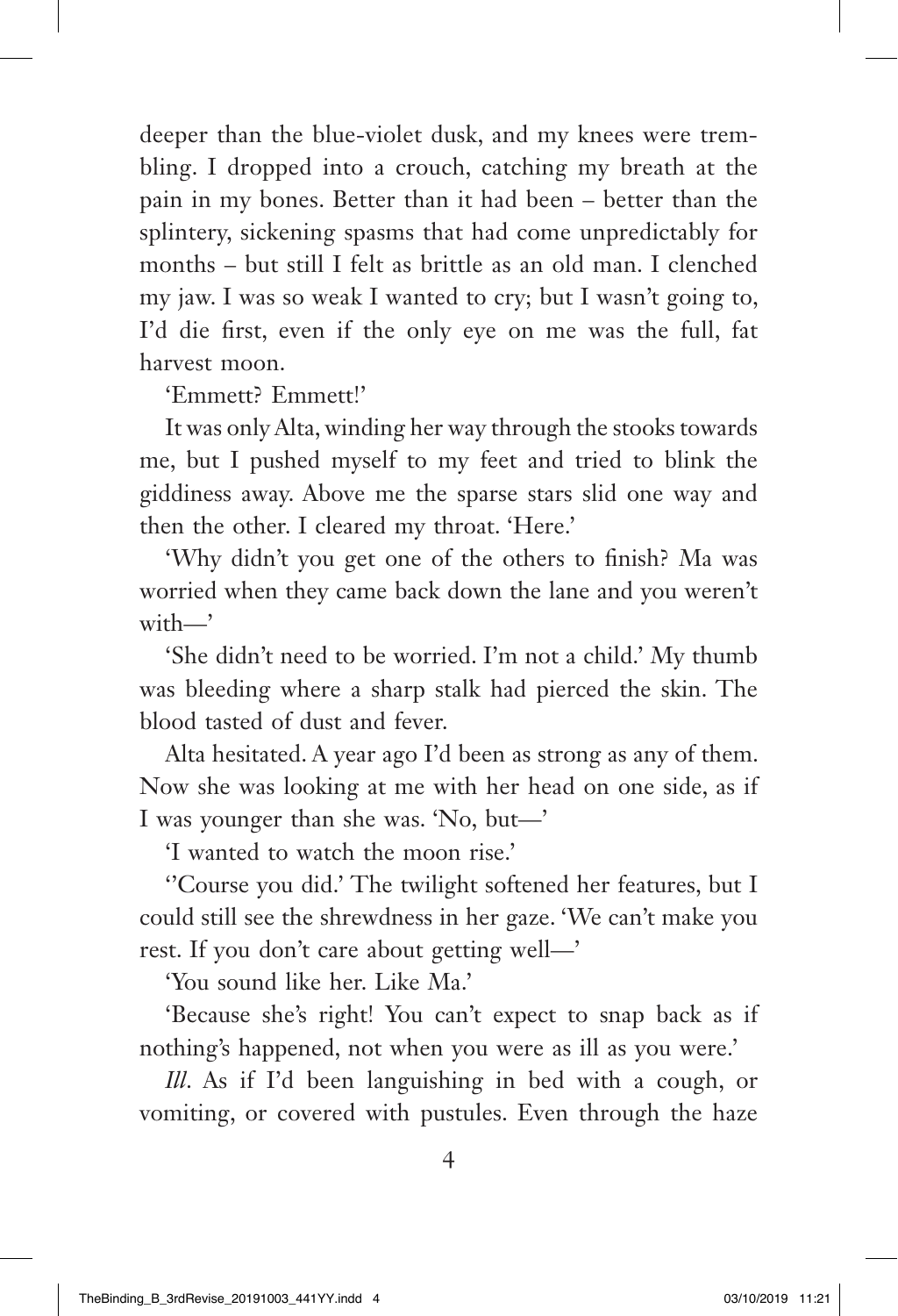of nightmares I could remember more than they realised; I knew about the screaming and the hallucinations, the days when I couldn't stop crying or didn't know who anyone was, the night when I broke the window with my bare hands. I wished I *had* spent days shitting my guts helplessly into a pot; it would have been better than still having marks on my wrists where they'd had to tie me down. I turned away from her and concentrated on sucking the cut at the base of my thumb, worrying at it with my tongue until I couldn't taste blood any more.

'Please, Emmett,' Alta said, and brushed the collar of my shirt with her fingers. 'You've done as good a day's work as anyone. Now will you come home?'

'All right.' A breeze lifted the hairs on the back of my neck. Alta saw me shiver and dropped her eyes. 'What's for dinner, then?'

She flashed her gappy teeth in a grin. 'Nothing, if you don't hurry up.'

'Fine. I'll race you back.'

'Challenge me again when I'm not wearing stays.' She turned away, her dusty skirts flaring about her ankles. When she laughed she still looked like a child, but the farmhands had already started sniffing round her; in some lights now she looked like a woman.

I trudged beside her, so exhausted I felt drunk. The darkness thickened, pooling under trees and in hedges, while the moonlight bleached the stars out of the sky. I thought of cold well-water, clear as glass, with tiny green flecks gathering at the bottom – or, no, beer, grassy and bitter, the colour of amber, flavoured with Pa's special blend of herbs. It would send me straight to sleep, but that was good: all I wanted was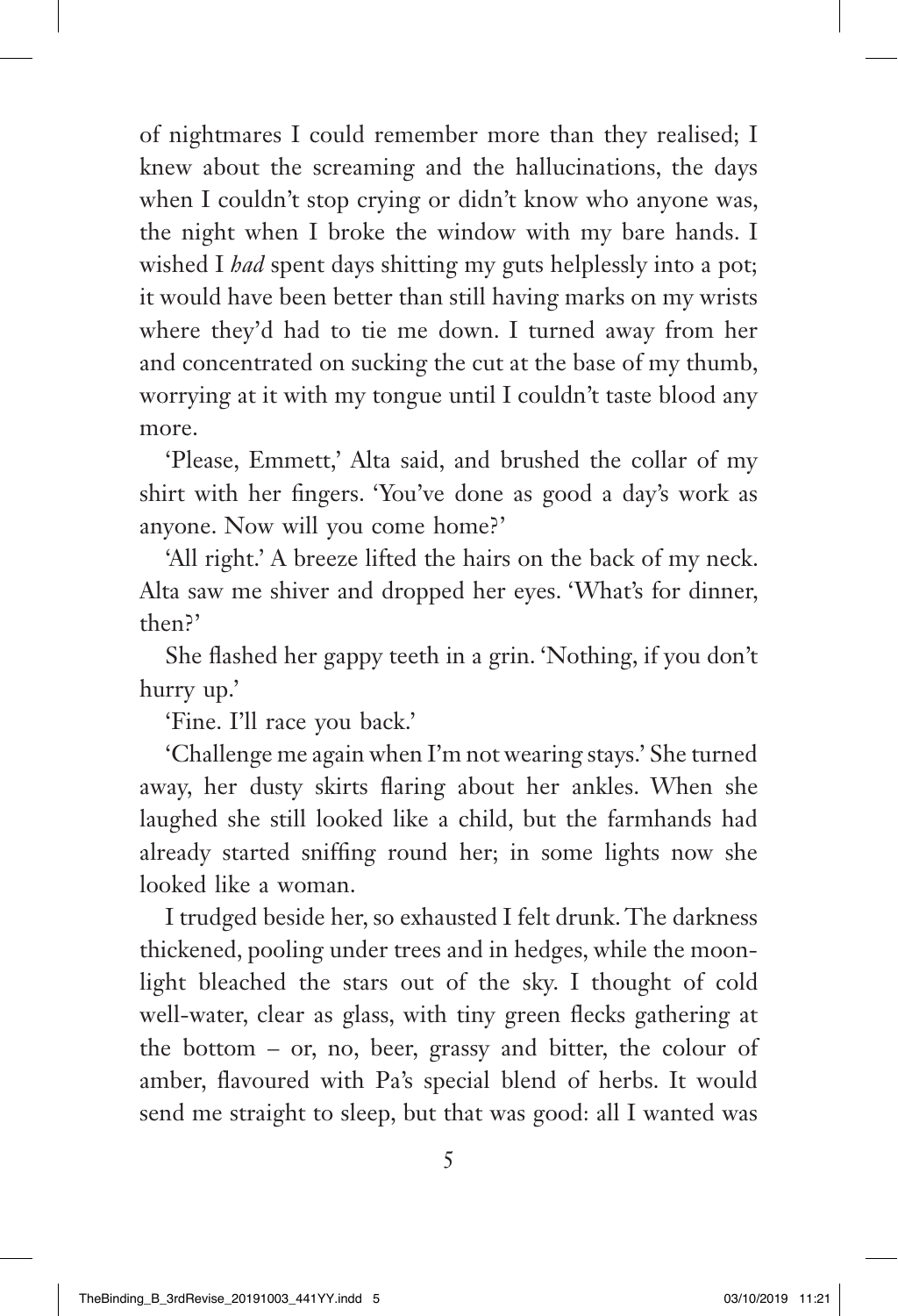to go out like a candle, into dreamless unconsciousness. No nightmares, no night terrors, and to wake in the morning to clean new sunlight.

The clock in the village struck nine as we went through the gate in the yard. 'I'm famished,' Alta said, 'they sent me out to find you before I could—'

My mother's voice cut her off. She was shouting.

Alta paused, while the gate swung closed behind us. Our eyes met. A few fragments of words drifted across the yard: *How can you say ... we can't, we simply can't...* 

The muscles in my legs were shaking from standing still. I reached out and steadied myself against the wall, wishing my heart would slow down. A wedge of lamplight was shining through a gap in the kitchen curtains; as I watched, a shadow crossed and crossed again. My father, pacing.

'We can't stay out here all night,' Alta said, the words almost a whisper.

'It's probably nothing.' They'd quarrelled all week about the reaping machine, and why no one had checked it earlier. Neither of them mentioned that it should have been my job.

A thud: fists on the kitchen table. Pa raised his voice. 'What do you expect me to do? Say no? That bloody witch will put a curse on us quick as—'

'She already has! Look at him, Robert – what if he never gets better? It's her fault—'

'His own fault, you mean – if he—' For a second a high note rang in my ears, drowning out Pa's voice. The world slipped and righted itself, as if it had juddered on its axis. I swallowed a bubble of nausea. When I could concentrate again, there was silence.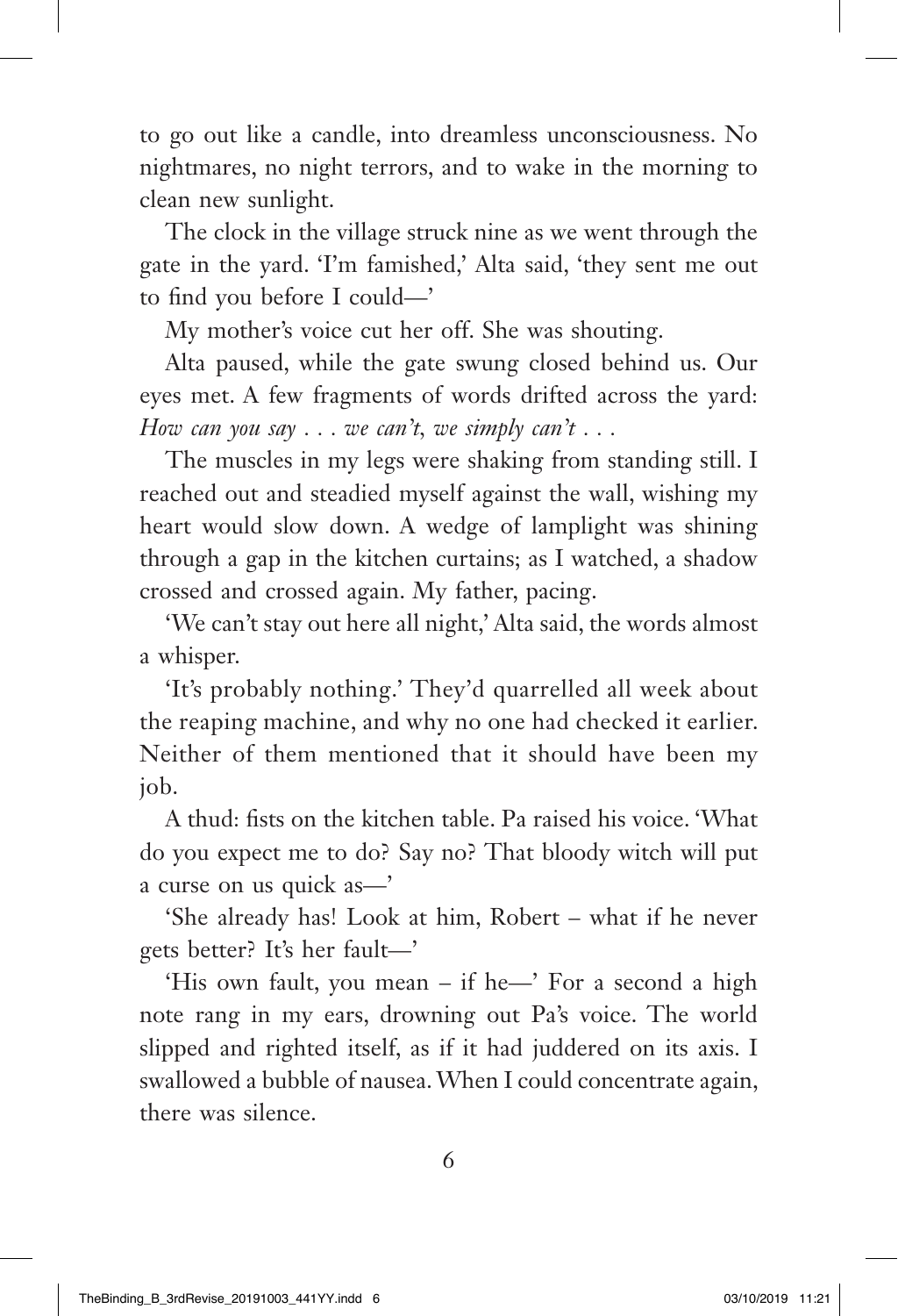'We don't know that,' Pa said at last, just loud enough for us to hear. 'She might help him. All those weeks she wrote to ask how he was doing.'

'Because she wanted him! No, Robert, *no*, I won't let it happen, his place is here with us, whatever he's done, he's still our son – and *her*, she gives me the creeps—'

'You've never met her. It wasn't you that had to go out there and—'

'I don't care! She's done enough. She can't have him.'

Alta glanced at me. Something changed in her face, and she took hold of my wrist and pulled me forwards. 'We're going inside,' she said, in the high, self-conscious voice she used to call to the chickens. 'It's been a long day, you must be ravenous, I know I am. There better be some pie left, or I will kill someone. With a fork through the heart. And *eat* them.' She paused in front of the door and added, 'With *mustard*.' Then she flung it open.

My parents were standing at either end of the kitchen: Pa by the window, his back turned to us, Ma at the fireplace with red blotches on her face like rouge. Between them, on the table, was a sheet of thick, creamy paper and an open envelope. Ma looked swiftly from Alta to me and took a half step towards it.

'Dinner,' Alta said. 'Emmett, sit down, you look like you're about to faint. Heavens, no one's even laid the table. I hope the pie's in the oven.' She put a pile of plates down beside me. 'Bread? Beer? Honestly, I might as well be a scullery maid . . .' She disappeared into the pantry.

'Emmett,' Pa said, without turning round. 'There's a letter on the table. You'd better read it.'

I slid it towards me. The writing blurred into a shapeless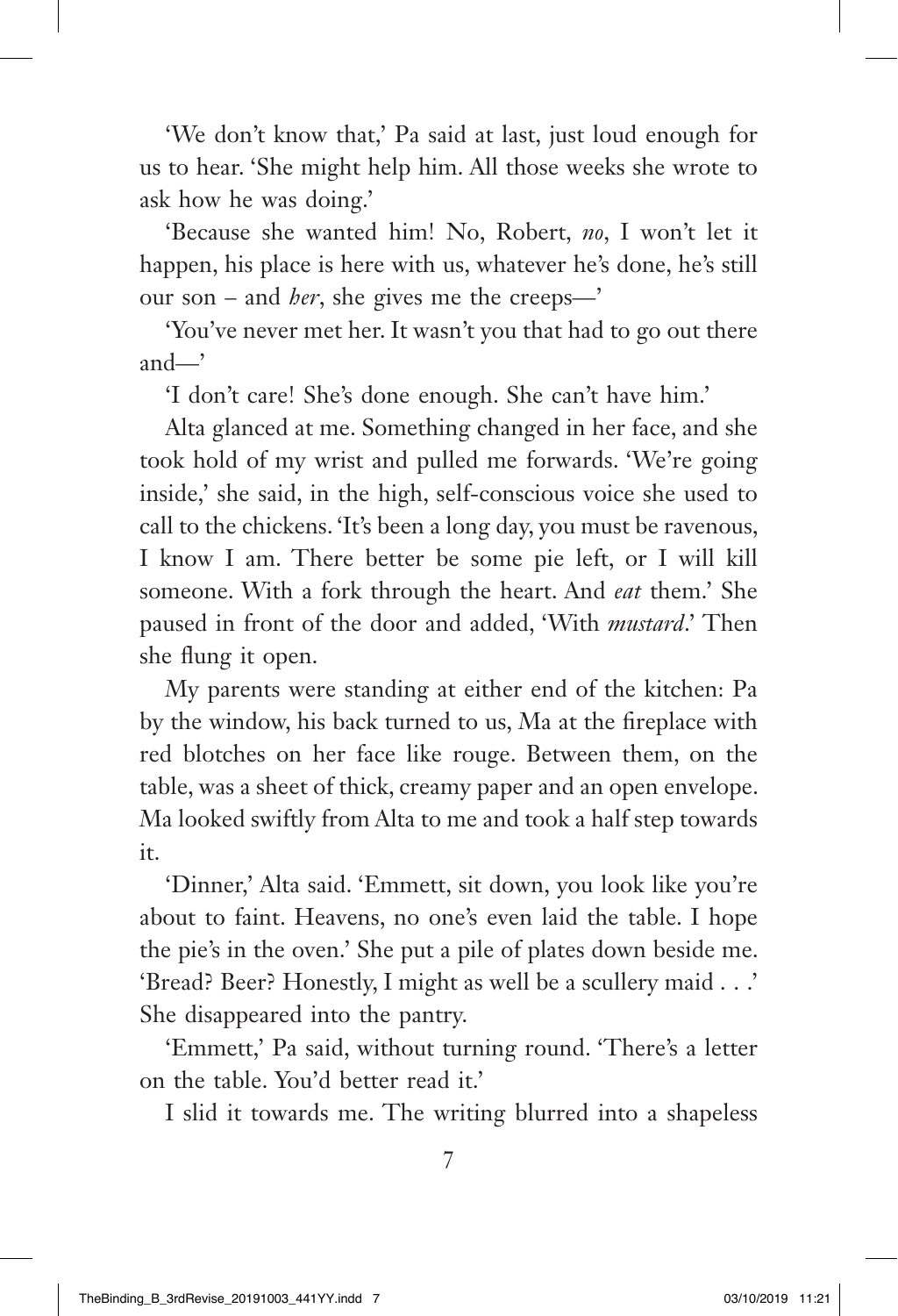stain on the paper. 'My eyes are too dusty. Tell me what it says.'

Pa bowed his head, the muscles bunching in his neck as if he was dragging something heavy. 'The binder wants an apprentice.'

Ma made a sound like a bitten-off word.

I said, 'An apprentice?'

There was silence. A slice of moon shone through the gap in the curtains, covering everything in its path with silver. It made Pa's hair look greasy and grey. 'You,' he said.

Alta was standing in the pantry doorway, cradling a jar of pickles. For a second I thought she was going to drop it, but she set it down carefully on the dresser. The knock of glass on wood was louder than the smash would have been.

'I'm too old to be an apprentice.'

'Not according to her.'

'I thought . . .' My hand flattened on the table: a thin white hand that I hardly recognised. A hand that couldn't do an honest day's work. 'I'm getting better. Soon . . .' I stopped, because my voice was as unfamiliar as my fingers.

'It's not that, son.'

'I know I'm no use now—'

'Oh, sweetheart,' Ma said. 'It's not your fault— it's not because you've been ill. Soon you'll be back to your old self again. If that was all . . . You know we always thought you'd run the farm with your father. And you could have done, you still could – but . . .' Her eyes went to Pa's. 'We're not sending you away. She's asking for you.'

'I don't know who she is.'

'Binding's . . . a good craft. An honest craft. It's nothing to be afraid of.' Alta knocked against the dresser, and Ma glanced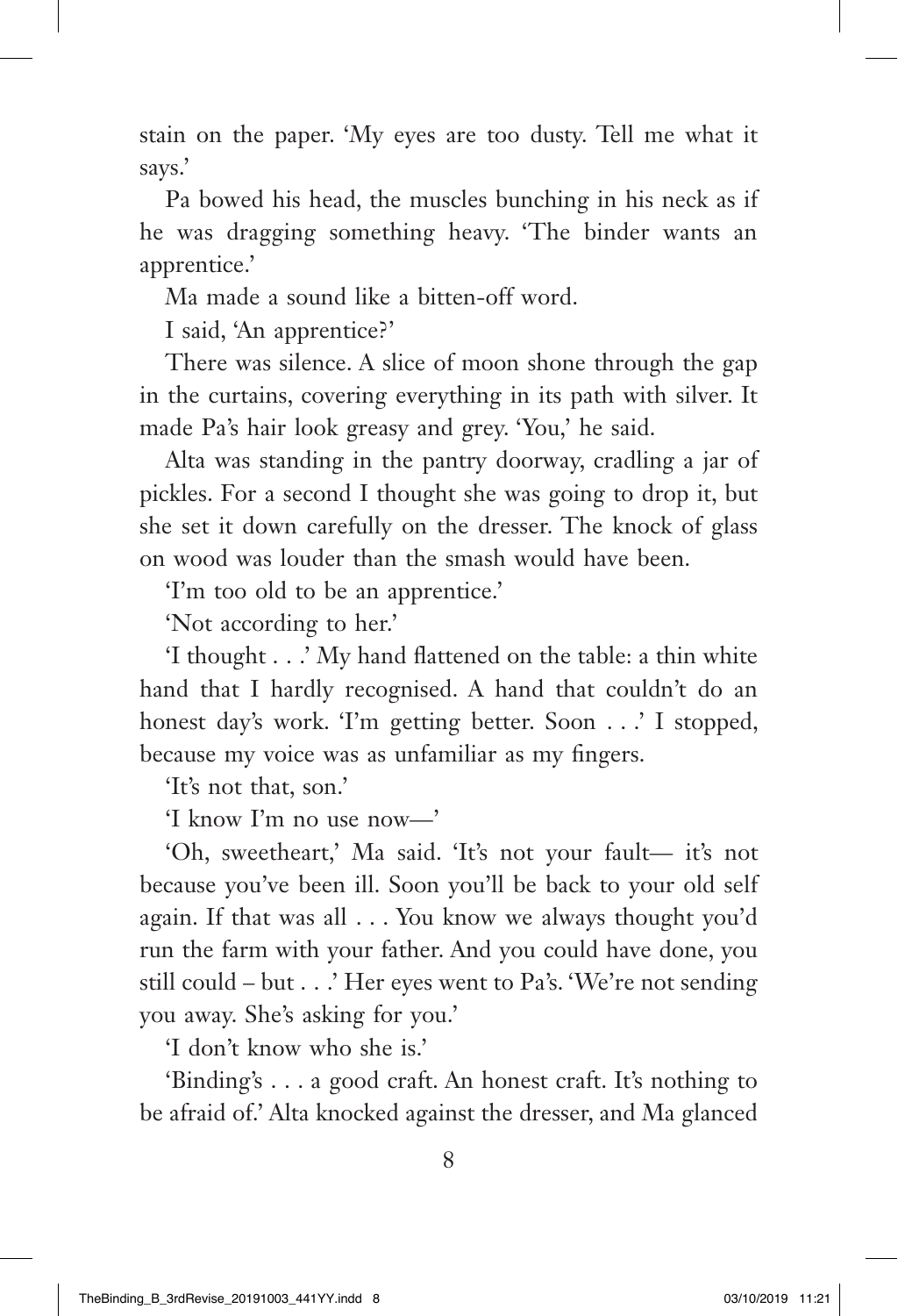over her shoulder as she swung her arm out swiftly to stop a plate from slipping to the floor. 'Alta, be careful.'

My heart skipped and drummed. 'But . . . you hate books. They're wrong. You've always told me – when I brought that book home from Wakening Fair—'

A look passed between them, too quick to interpret. Pa said, 'Never mind about that now.'

'But . . .' I turned back to Ma. I couldn't put it into words: the swift change of subject if someone even mentioned a book, the shiver of distaste at the word, the look on their faces . . . The way she'd dragged me grimly past a sordid shopfront – *A. Fogatini, Pawnbroker and Licens'd Bookseller* – one day when I was small and we got lost in Castleford. 'What do you mean, it's a *good craft*?'

'It's not . . .' Ma drew in her breath. 'Maybe it's not what I would have wanted, before—'

'Hilda.' Pa dug his fingers into the side of his neck, kneading the muscle as though it ached. 'You don't have a choice, lad. It'll be a steady life. It's a long way from anywhere, but that's not a bad thing. Quiet. No hard labour, no one to tempt you off the straight and narrow . . .' He cleared his throat. 'And they're not all like her. You settle down and learn the trade, and then . . . Well. There're binders in town who have their own carriages.'

A tiny silence. Alta tapped the top of a jar with her fingernail and glanced at me.

'But I don't – I've never – what makes her think that I—?' Now none of them would meet my eyes. 'What do you mean, I've got no choice?'

No one answered. Finally Alta strode across the room and picked up the letter. '"As soon as he is able to travel",' she read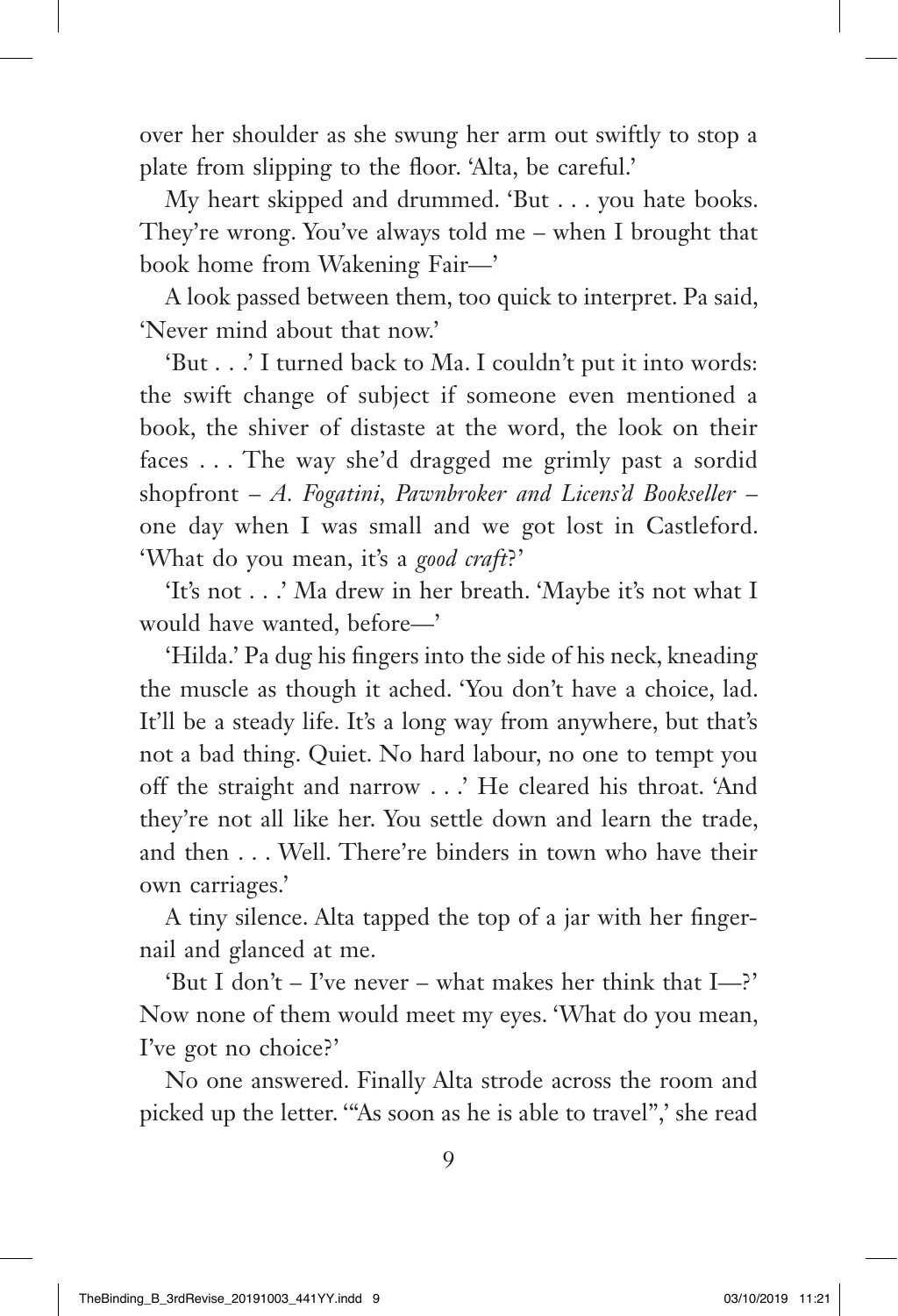out. '"The bindery can be very cold in winter. Please make sure he has warm clothes." Why did she write to you and not Emmett? Doesn't she know he can read?'

'It's the way they all do it,' Pa said. 'You ask the parents for an apprentice, that's how it works.'

It didn't matter. My hands on the table were all tendons and bones. A year ago they'd been brown and muscled, almost a man's hands; now they were no one's. Fit for nothing but a craft my parents despised. But why would she have chosen me, unless they'd asked her to? I spread my fingers and pressed, as if I could absorb the strength of the wood through the skin of my palms.

'What if I say no?'

Pa clumped across to the cupboard, bent down and pulled out a bottle of blackberry gin. It was fierce, sweet stuff that Ma doled out for festivals or medicinal purposes, but he poured himself half a mug of it and she didn't say a word. 'There's no place for you here. Maybe you should be grateful. This'll be something you can do.' He tossed half the gin down his throat and coughed.

I drew in my breath, determined not to let my voice crack. 'When I'm better, I'll be just as strong as—'

'Make the best of it,' he said.

'But I don't—'

'Emmett,' Ma said, 'please . . . It's the right thing. She'll know what to do with you.'

'What to *do* with me?'

'I only mean – if you get ill again, she'll—'

'Like in a lunatic asylum? Is that it? You're packing me off to somewhere miles from anywhere because I might lose my wits again at any moment?'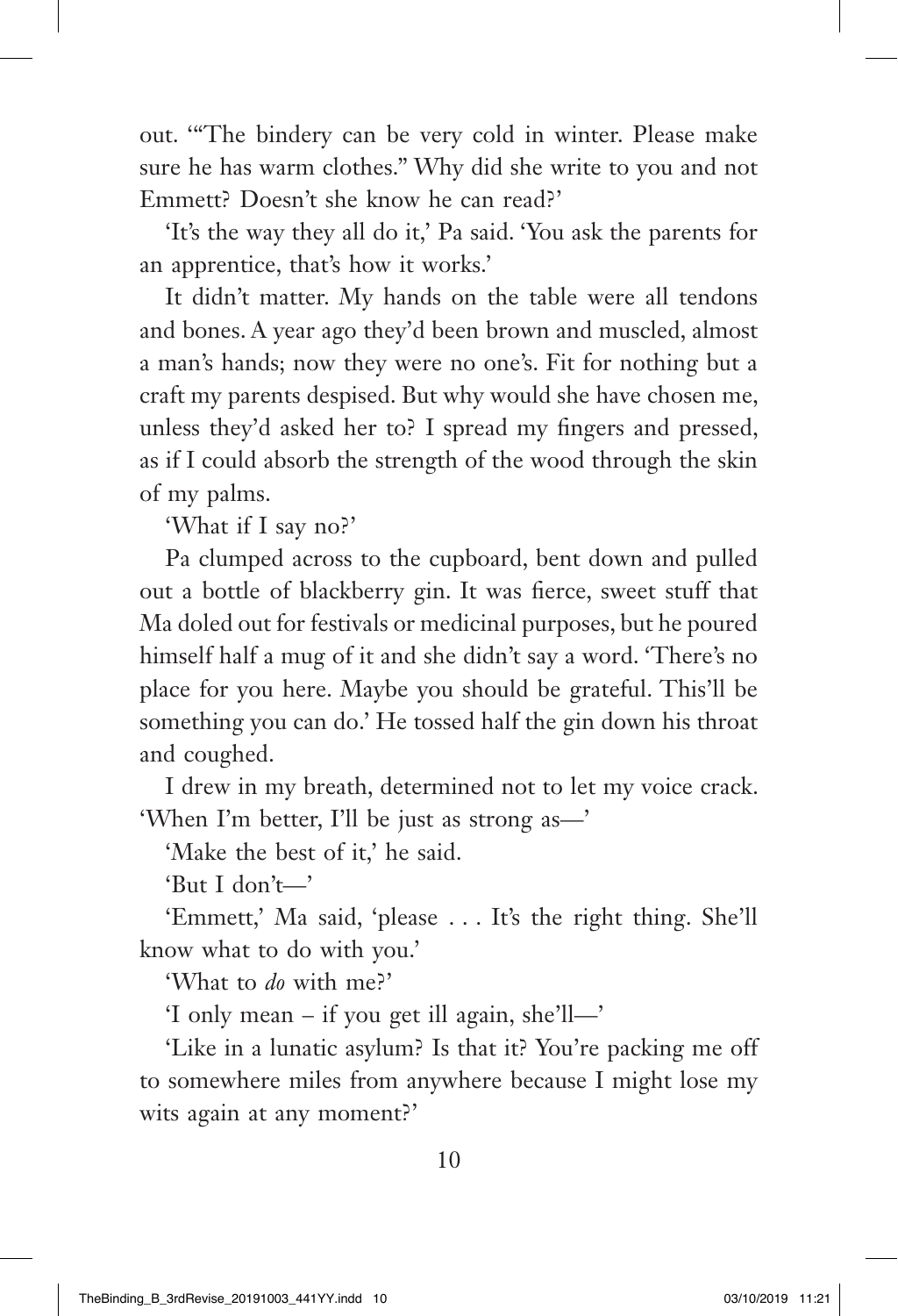'She *wants* you,' Ma said, clutching her skirts as if she was trying to squeeze water out of them. 'I wish you didn't have to go.'

'Then I won't go!'

'You'll go, boy,' Pa said. 'Heaven knows you've brought enough trouble on this house.'

'Robert, don't—'

'You'll go. If I have to truss you up and leave you on her doorstep, you'll go. Be ready tomorrow.'

'Tomorrow?' Alta spun round so fast her plait swung out like a rope. 'He can't go tomorrow, he'll need time to pack

– and there's the harvest, the harvest supper . . . Please, Pa.'

'Shut *up*!'

Silence.

'Tomorrow?' The blotches on Ma's cheeks had spread into a flush of scarlet. 'We never said . . .' Her voice trailed off. My father finished his gin, swallowing with a grimace as if his mouth was full of stones.

I opened my mouth to tell her it was all right, I'd go, they wouldn't have to worry about me any more; but my throat was too dry from the reaping.

'A few more days. Robert, the other apprentices don't go until after the harvest – and he's still not well, a couple of days  $\ldots$ 

'They're younger than he is. And he's well enough to travel, if he did a day in the fields.'

'Yes, but . . .' She moved towards him and caught his arm so that he couldn't turn away. 'A little more time.'

'For pity's sake, Hilda!' He made a choking sound and tried to wrench himself away. 'Don't make this any harder. You think I want to let him go? You think that after we tried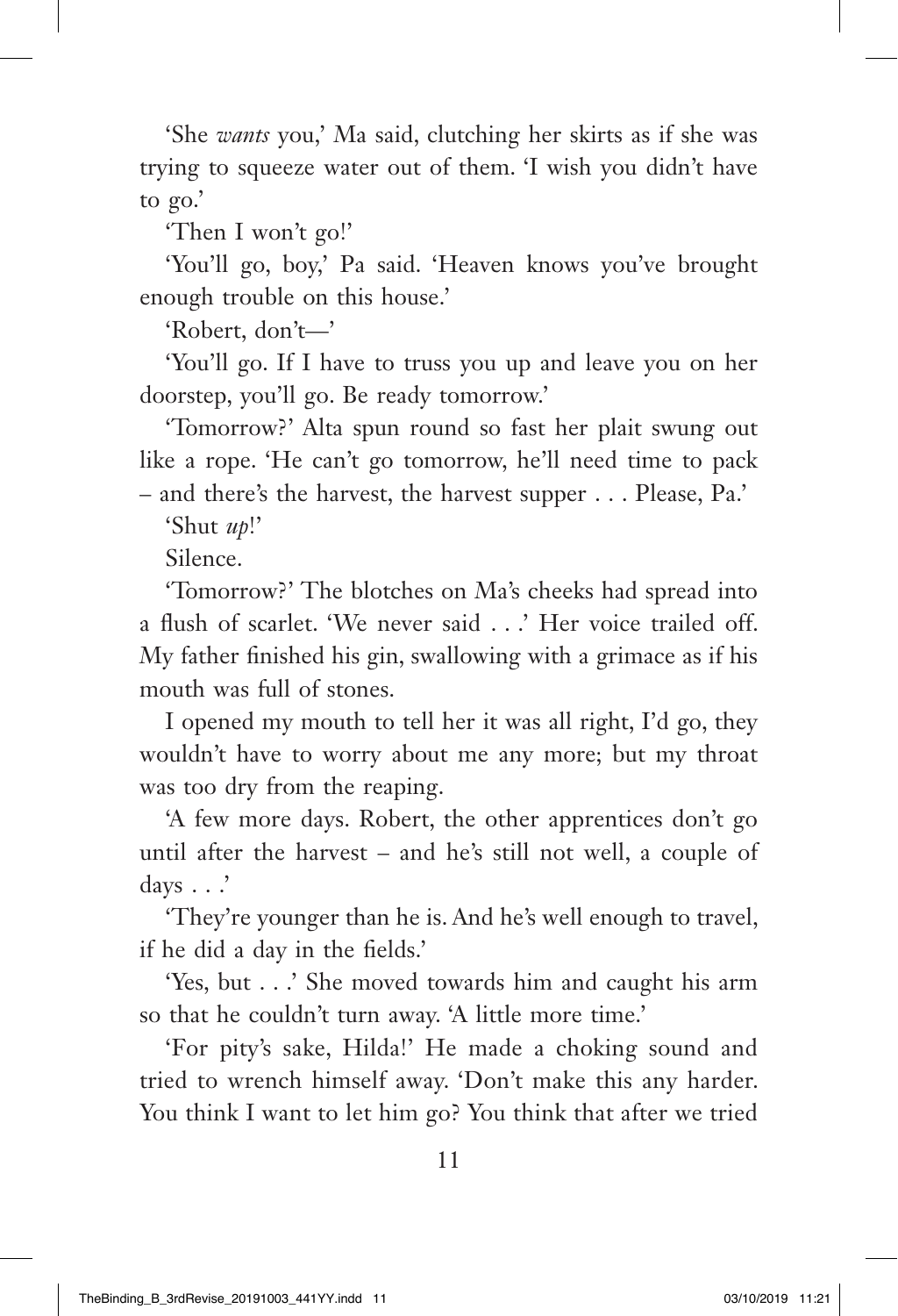so hard – fought to keep a pure house – you think I'm proud of it, when my own father lost an eye marching in the Crusade?'

Ma glanced at Alta and me. 'Not in front of—'

'What does it matter now?' He wiped his forearm across his face; then with a helpless gesture he flung the mug to the floor. It didn't break. Alta watched it roll towards her and stop. Pa turned his back on us and bent over the dresser as if he was trying to catch his breath. There was a silence.

'I'll go,' I said, 'I'll go tomorrow.' I couldn't look at any of them. I got up, hitting my knee against the corner of the table as I pushed back my chair. I struggled to the door. The latch seemed smaller and stiffer than it usually was, and the clunk as it opened echoed off the walls.

Outside, the moon divided the world into deep blue and silver. The air was warm and as soft as cream, scented with hay and summer dust. An owl chuckled in the near field.

I reeled across to the far side of the yard and leant against the wall. It was hard to breathe. Ma's voice hung in my ears: *That bloody witch will put a curse on us*. And Pa, answering: *She already has.*

They were right; I was good for nothing. Misery rose inside me, as strong as the stabbing pains in my legs. Before this, I'd never been ill in my life. I never knew that my body could betray me, that my mind could go out like a lamp and leave nothing but darkness. I couldn't remember getting sick; if I tried, all I saw was a mess of nightmare-scorched fragments. Even my memories of my life before that – last spring, last winter – were tinged with the same gangrenous shadow, as if nothing was healthy any more. I knew that I'd collapsed after midsummer, because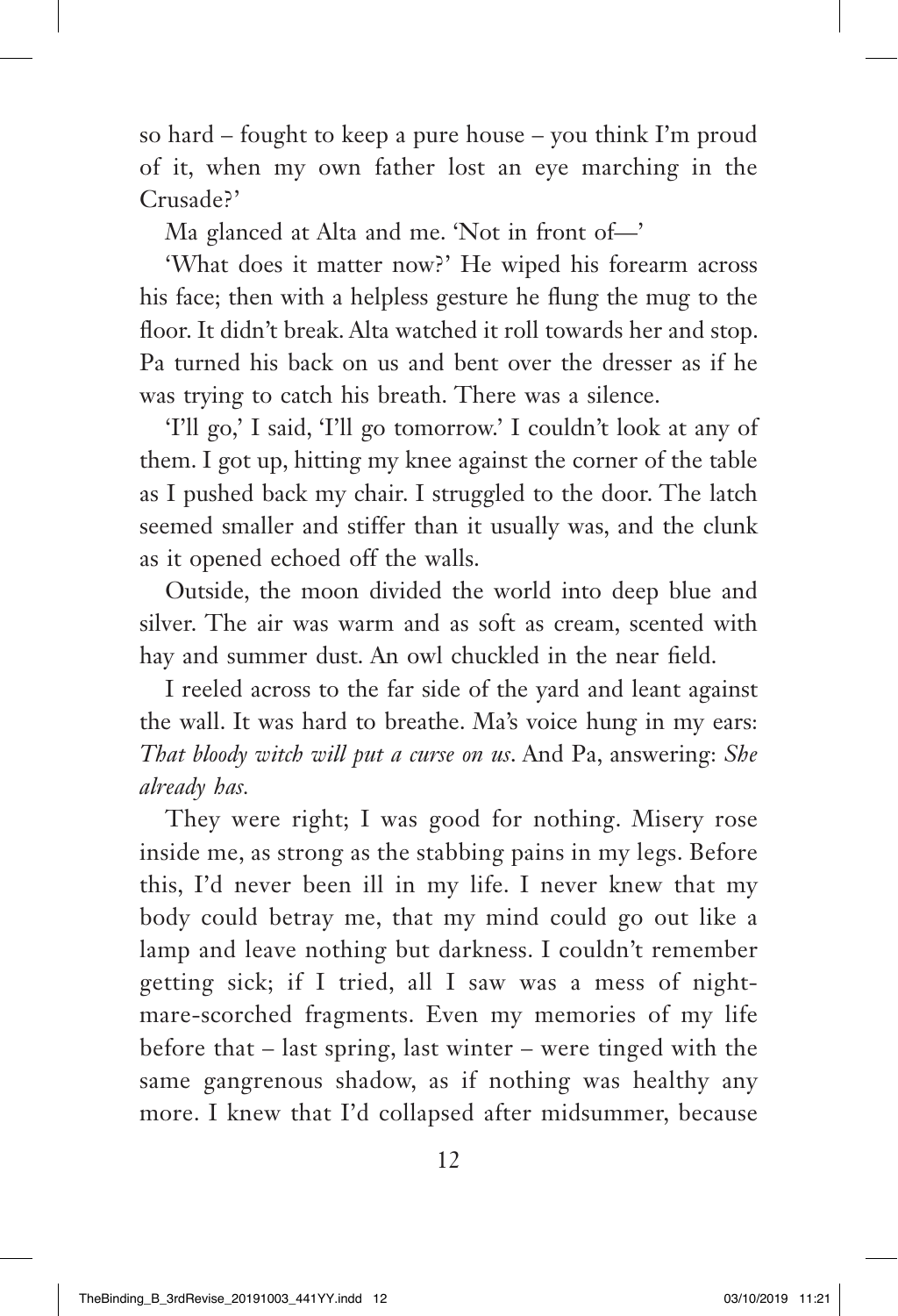Ma had told me so, and that I'd been on the way home from Castleford; but no one had explained where I'd been, or what had happened. I must have been driving the cart – without a hat, under a hot sun, probably – but when I tried to think back there was nothing but a rippling mirage, a last vertiginous glimpse of sunlight before the blackness swallowed me. For weeks afterwards, I'd only surfaced to scream and struggle and beg them to untie me. No wonder they wanted to get rid of me.

I closed my eyes. I could still see the three of them, their arms round one another. Something whispered behind me, scratching in the wall like dry claws. It wasn't real, but it drowned out the owl and the rustle of trees. I rested my head on my arms and pretended I couldn't hear it.

I must have drawn back instinctively into the deepest corner of darkness, because when I opened my eyes Alta was in the middle of the yard, calling my name without looking in my direction. The moon had moved; now it was over the gable of the farmhouse and all the shadows were short and squat.

'Emmett?'

'Yes,' I said. Alta jumped and took a step forward to peer at me.

'What are you doing there? Were you asleep?' 'No.'

She hesitated. Behind her the light from a lamp crossed the upper window as someone went to bed. I started to pull myself to my feet and paused, wincing, as pain stabbed into my joints.

She watched me get up, without offering to help. 'Did you mean it? That you'd go? Tomorrow?'

'Pa meant it when he said I didn't have any choice.'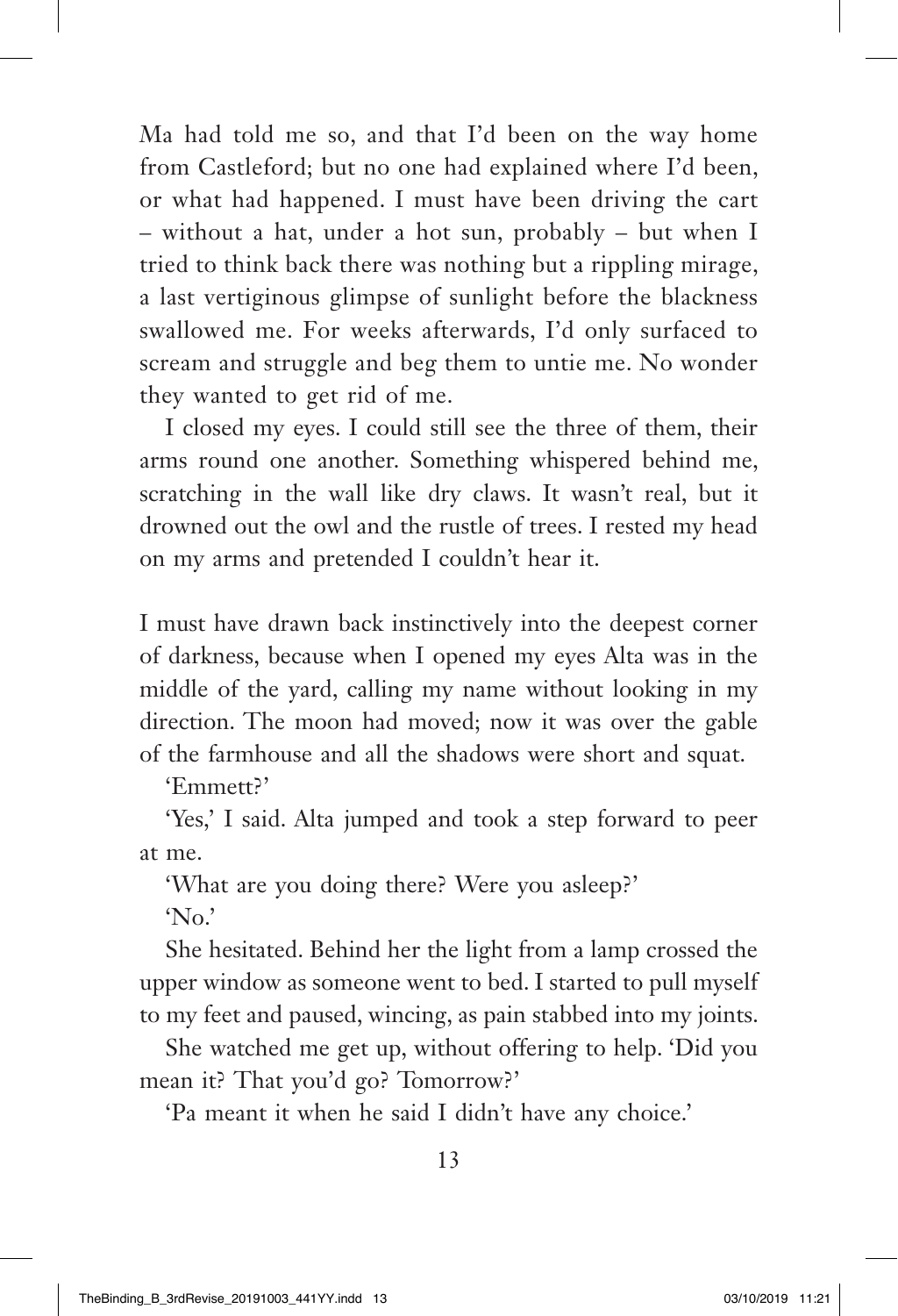I waited for her to disagree. Alta was clever like that, finding new paths or different ways of doing things, picking locks. But she only tilted her face upward as if she wanted the moonlight to bleach her skin. I swallowed. The stupid dizziness had come back – suddenly, dragging me one way and then another – and I swayed against the wall and tried to catch my breath.

'Emmett? Are you all right?' She bit her lip. 'No, of course not. Sit down.'

I didn't want to obey her but my knees folded of their own accord. I closed my eyes and inhaled the night smells of hay and cooling earth, the overripe sweetness of crushed weeds and a rank hint of manure. Alta's skirts billowed and rustled as she sank down beside me.

'I wish you didn't have to go.'

I raised one shoulder without looking at her and let it drop again.

'But . . . maybe it's the best thing . . .'

'How can it be?' I swallowed, trying to fill the crack in my voice. 'All right, I understand. I'm no use here. You'll all be better off when I'm – wherever she is, this binder.'

'Out on the marshes, on the Castleford road.'

'Right.' What would the marshes smell of? Stagnant water, rotting reeds. Mud. Mud that swallowed you alive if you went too far from the road, and never spat you back . . . 'How do you know so much about it?'

'Ma and Pa are only thinking about you. After everything that's happened . . . You'll be safe there.'

'That's what Ma said.'

A pause. She began to gnaw at her thumbnail. In the orchard below the stables a sedge warbler chattered and then gave up.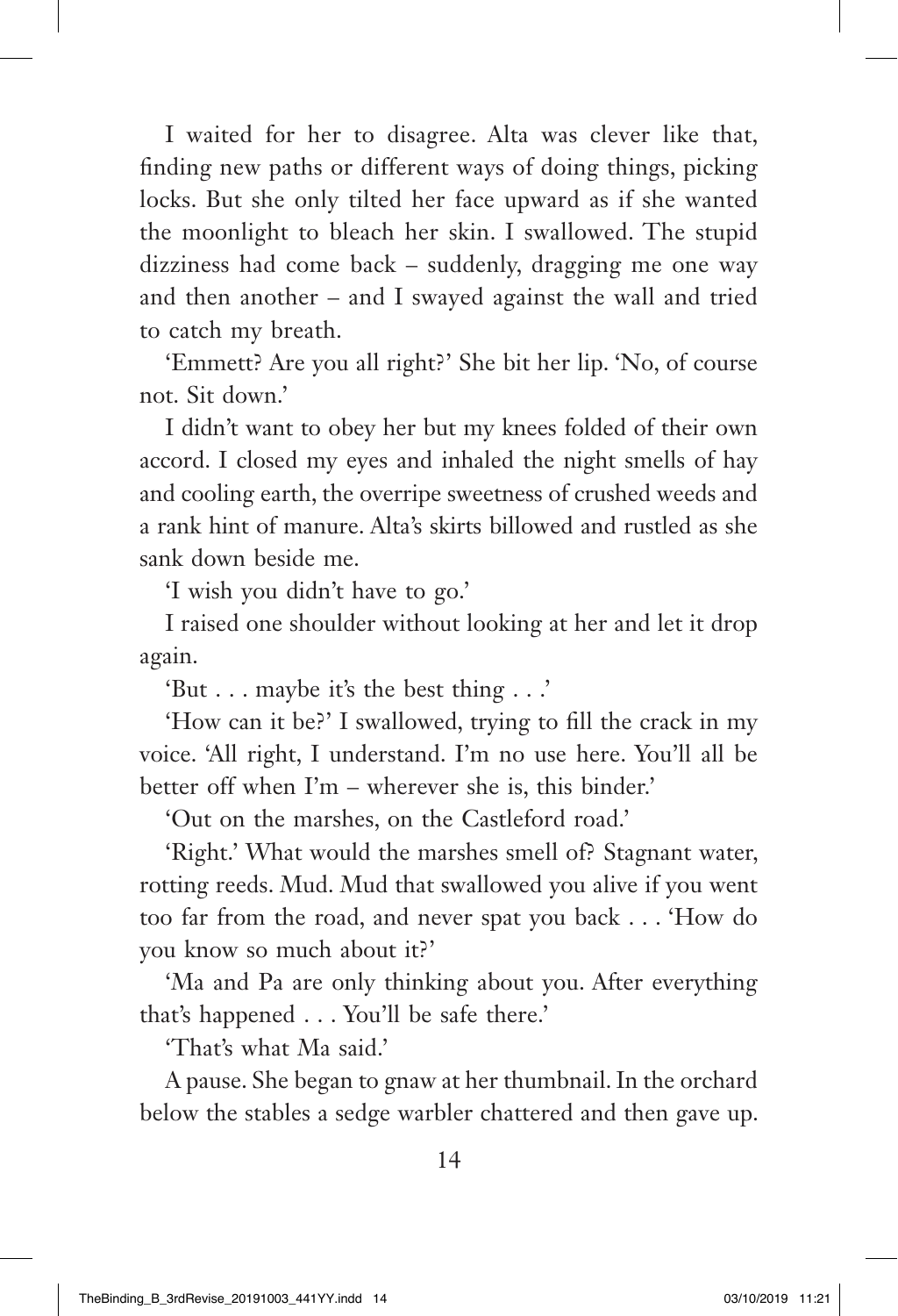'You don't know what it's been like for them, Emmett. Always afraid. You owe them some peace.'

'It's not my fault I was ill!'

'It's your fault you—' She huffed out her breath. 'No, I know, I didn't mean . . . just that we all need . . . please don't be angry. It's a good thing. You'll learn a trade.'

'Yes. Making books.'

She flinched. 'She chose you. That must mean—'

'What does it mean? How can she have chosen me, when she's never even seen me?' I thought Alta started to speak, but when I turned my head she was staring up at the moon, her face expressionless. Her cheeks were thinner than they had been before I got ill, and the skin under her eyes looked as if it had been smudged with ash. She was a stranger, out of reach.

She said, as if it was an answer, 'I'll come and see you whenever I can . . .'

I let my head roll back until I felt the stone wall against my skull. 'They talked you round, didn't they?'

'I've never seen Pa like that,' she said. 'So angry.'

'I have,' I said. 'He hit me, once.'

'Yes,' she said, 'well, I suppose you—' She stopped.

'When I was small,' I said. 'You weren't old enough to remember. It was the day of Wakening Fair.'

'Oh.' When I glanced up, her eyes flickered away. 'No. I don't remember that.'

'I bought . . . there was a man, selling books.' I could recall the clink of my errand-money in my pocket that day – sixpence in farthings, so bulky they bulged through my trousers – and the heady, carefree feeling of going to Wakening Fair and slipping away from the others, wondering what I'd buy. I'd wandered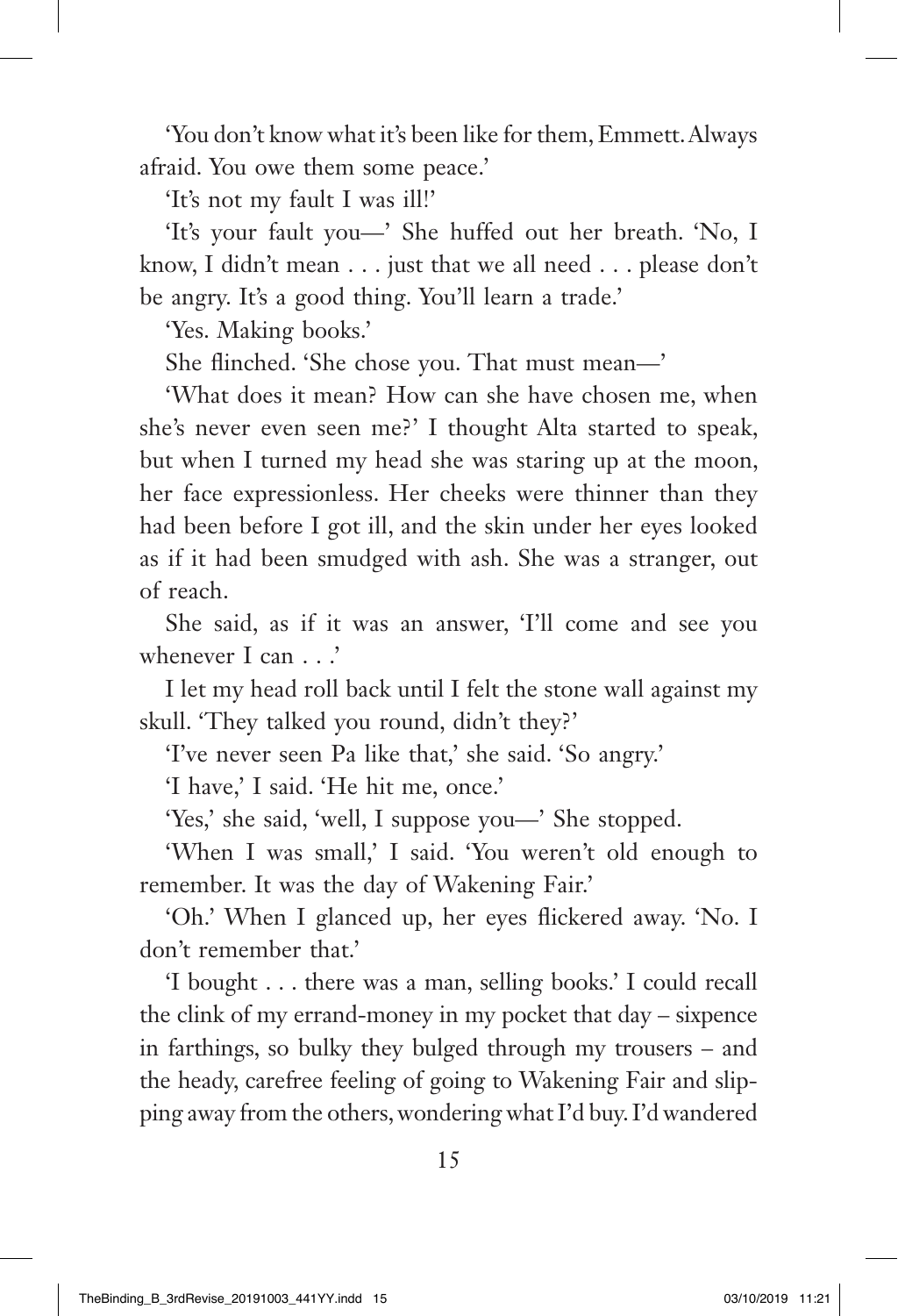past the meat and chickens, the fish from Coldwater and the patterned cottons from Castleford, paused at the sweetmeat stall and then turned towards another a little further away, where I'd caught a glimpse of gold and rich colours. It was hardly a stall at all, only a trestle table guarded by a man with restless eyes, but it was piled high with books. 'It was the first time I'd seen them. I didn't know what they were.'

That curious, wary expression was on Alta's face again. 'You mean . . .?'

'Forget it.' I didn't know why I was telling her; I didn't want to remember. But now I couldn't stop the memory unfolding. I'd thought they were boxes, small gilt-and-leather chests to hold things like Ma's best silver or Pa's chessmen. I'd sauntered over, jingling my money, and the man had glanced over both shoulders before he grinned at me. 'Ah, what a golden-haired little prince! Come for a story, young sir? A tale of murder or incest, shame or glory, a love so piercing it was best forgotten, or a deed of darkness? You've come to the right man, young sir, these are the crème de la crème, these will tell you true and harrowing tales, violent and passionate and exciting – or if it's comedy you're after, I have some of those too, rarest of all, the things people get rid of! Have a look, young sir, cast your eyes over this one . . . Bound by a master in Castleford, years ago.'

I hated the way he called me *young sir*, but the book fell open as he passed it to me and I couldn't give it back. As soon as I saw the writing on the pages I understood: this was lots of pages all squashed together – like letters, lots of letters, only in a better box – and a story that went on and on. 'How much is it?'

'Ah, that one, young sir. You have wonderful taste for a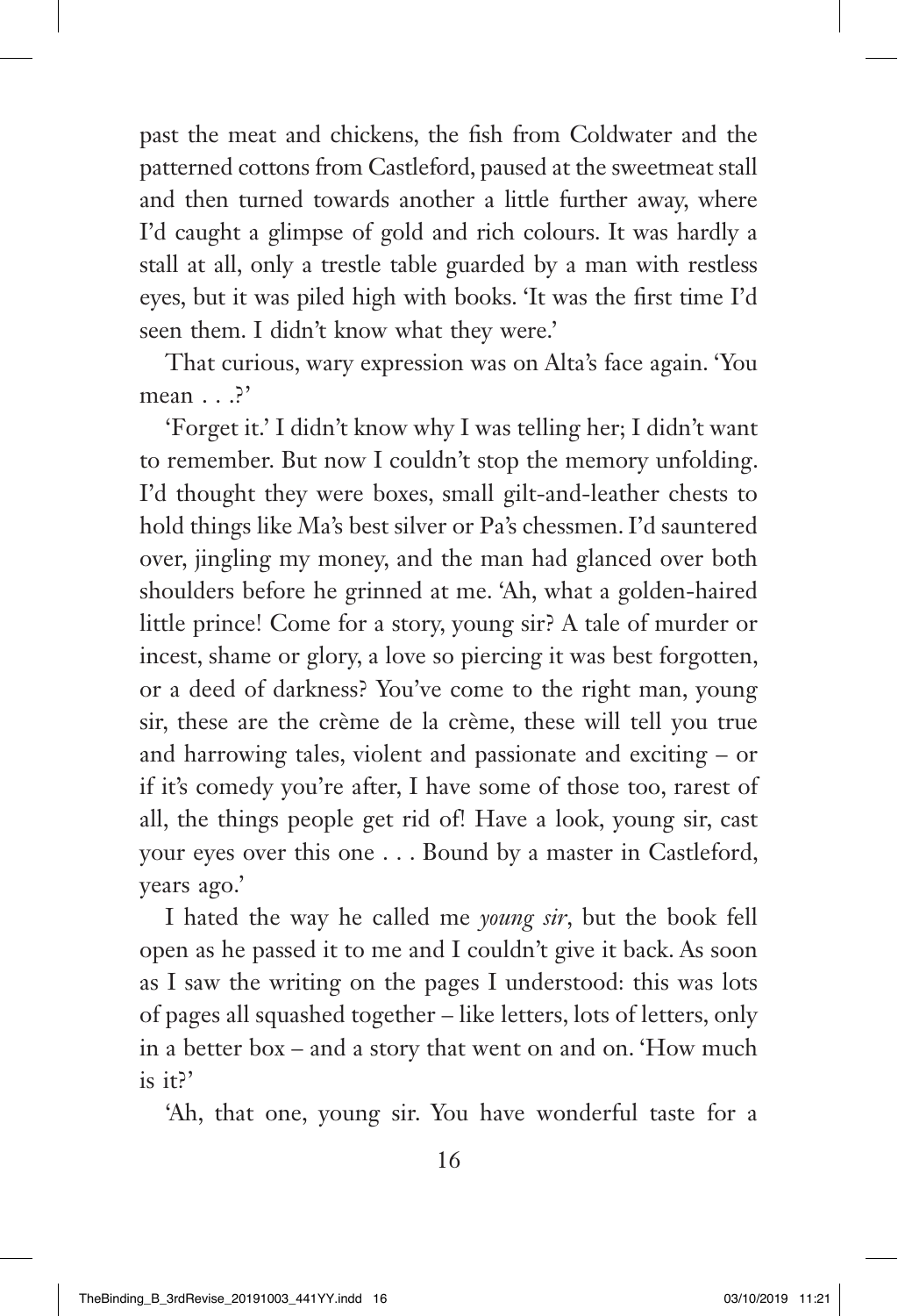young 'un, that's a special one, a real adventure story, sweeps you off your feet like a cavalry charge. Ninepence for it. Or two for a shilling.'

I wanted it. I didn't know why, except that my fingertips were prickling. 'I only have sixpence.'

'I'll take that,' he said, clicking his fingers at me. The wide smile had gone; when I followed his darting gaze I saw a knot of men gathering a little way off, muttering.

'Here.' I emptied my pocketful of farthings into his palm. He let one drop, but he was still staring at the men and didn't stoop to pick it up. 'Thank you.'

I took the book and hurried away, triumphant and uneasy. When I reached the bustle of the main market I stopped and turned to look: the group of men was advancing on the man's stall, as he threw the books frantically into the battered little cart behind him.

Something warned me not to stare. I ran home, holding the book through my shirt-cuff so that I didn't stain the cover with my sweaty fingers. I sat on the barn steps in the sun – no one would see me, they were still at the fair – and examined it. It wasn't like anything I'd ever seen. It was a deep, heavy red, patterned with gold, and it was as soft to the touch as skin. When I opened the cover, the scent of must and wood rose up as though it hadn't been touched for years.

It sucked me in.

It was set in an army camp in a foreign country, and at first it was confusing: full of captains and majors and colonels, arguments about military tactics and a threat of court martial. But something made me go on reading: I could see it, every detail, I could hear the horses and the snap of wind against the canvas, feel my own heart quicken at the smell of gunpowder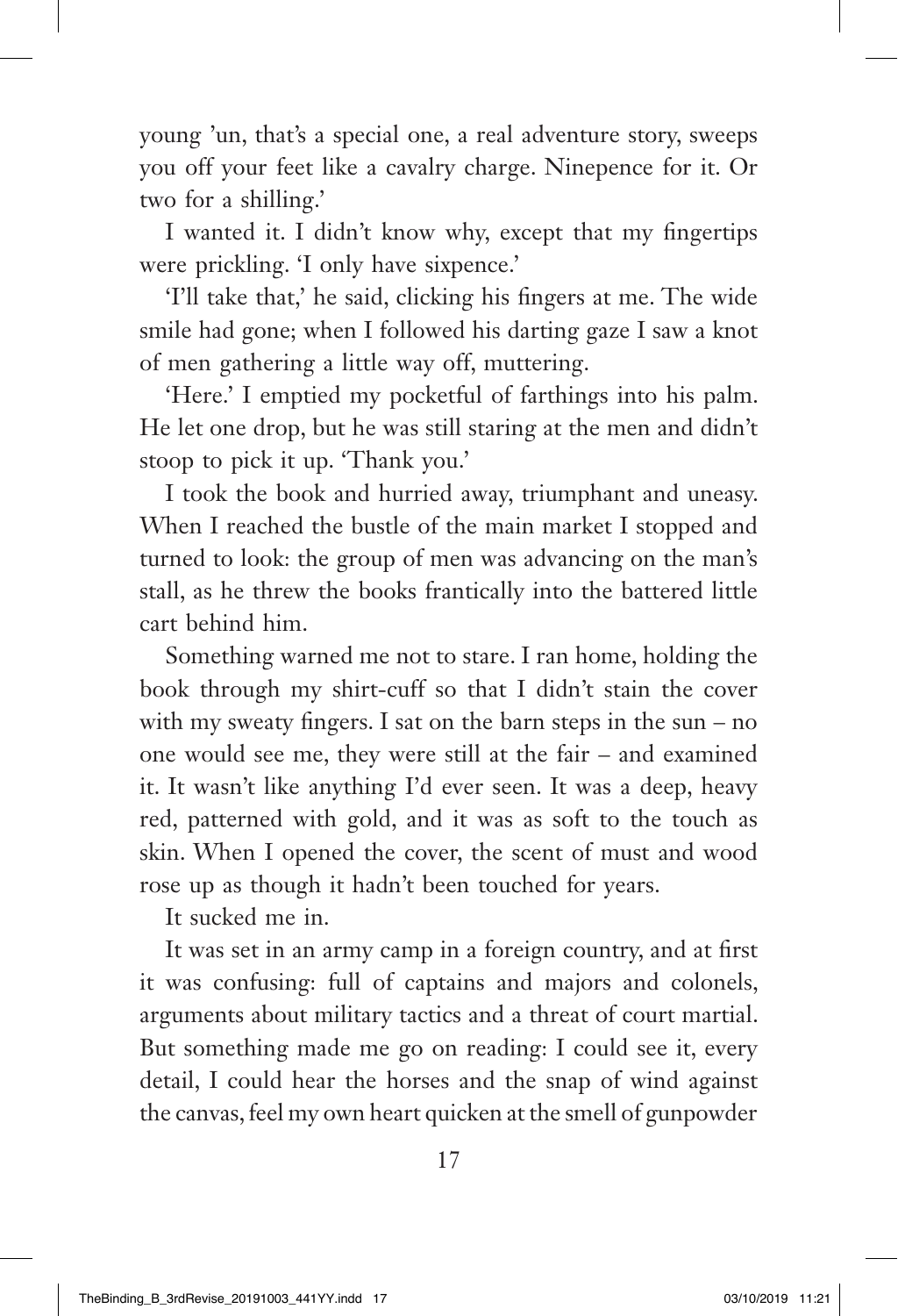. . . I stumbled on, absorbed in spite of myself, and slowly I understood that they were on the eve of a battle, that the man in the book was a hero. When the sun rose, he was going to lead them to a glorious victory – and I could feel his excitement, his anticipation, I felt it myself—

'What in hell's name are you doing?'

It broke the spell. I clambered instinctively to my feet, blinking through the haze. Pa – and the others behind him, Ma with Alta on her hip, everyone back from the fair already. Already . . . but it was getting dark.

'Emmett, I asked what you were doing!' But he didn't wait for an answer before he plucked the book away from me. When he saw what it was his face hardened. 'Where did you get this?'

A man, I wanted to say, just a man at the fair, he had dozens and they looked like boxes of jewels, in leather and gold . . . But when I saw Pa's expression something shrivelled in my voice box and I couldn't speak.

'Robert? What . . .?' Ma reached for it and then pulled away as if it had bitten her.

'I'll burn it.'

'No!' Ma let Alta slip staggering to the ground, and stumbled forward to catch Pa's arm. 'No, how could you? Bury it!'

'It's old, Hilda. They'd all be dead, years ago.'

'You mustn't. Just in case. Get rid of it. Throw it away.' 'For someone else to find?'

'You know you can't burn it.' For a moment they stared at each other, their faces strained. 'Bury it. Somewhere safe.'

At last Pa gave a brief, curt nod. Alta gave a hiccup and started to whimper. Pa shoved the book at one of the farmhands. 'Here. Package this up. I'll give it to the gravedigger.'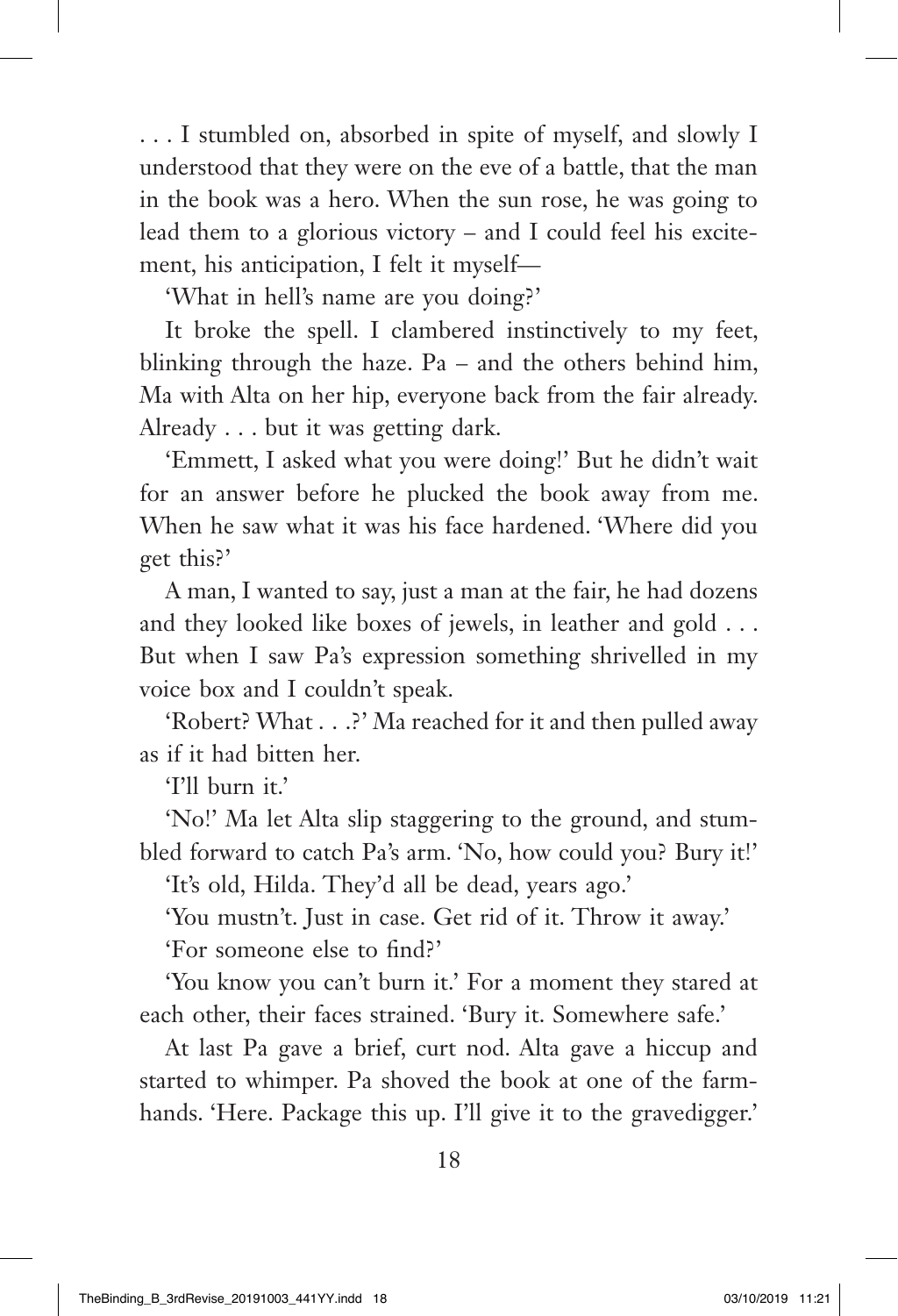Then he turned back to me. 'Emmett,' he said, 'don't ever let me see you with a book again. You understand?'

I didn't. What had happened? I'd bought it, I hadn't stolen it, but somehow I had done something unforgivable. I nodded, still reeling from the visions I'd seen. I'd been somewhere else, in another world.

'Good. You remember that,' Pa said.

Then he hit me.

*Don't ever let me see you with a book again*.

But now they were sending me to the binder; as though whatever danger Pa had warned me against had been replaced by something worse. As though now I *was* the danger.

I looked sideways. Alta was staring down at her feet. No, she didn't remember that day. No one had ever spoken about it again. No one had ever explained why books were shameful. Once, at school, someone had muttered something about old Lord Kent having a library; but when everyone snickered and rolled their eyes I didn't ask why that was so bad. *I*'d read a book: whatever was wrong with him, I was the same. Under everything, deep inside me, the shame was still there.

And I was afraid. It was a creeping, formless fear, like the mist that came off the river. It slid chilly tendrils round me and into my lungs. I didn't want to go anywhere near the binder; but I had to.

'Alta—'

'I have to go in,' she said, leaping to her feet. 'You'd better go up too, Em, you have to pack and it's a long way to go tomorrow, isn't it? Good night.' She scampered away across the yard, fiddling with her plait all the way so I couldn't glimpse her face. By the door she called again, 'See you tomorrow,'